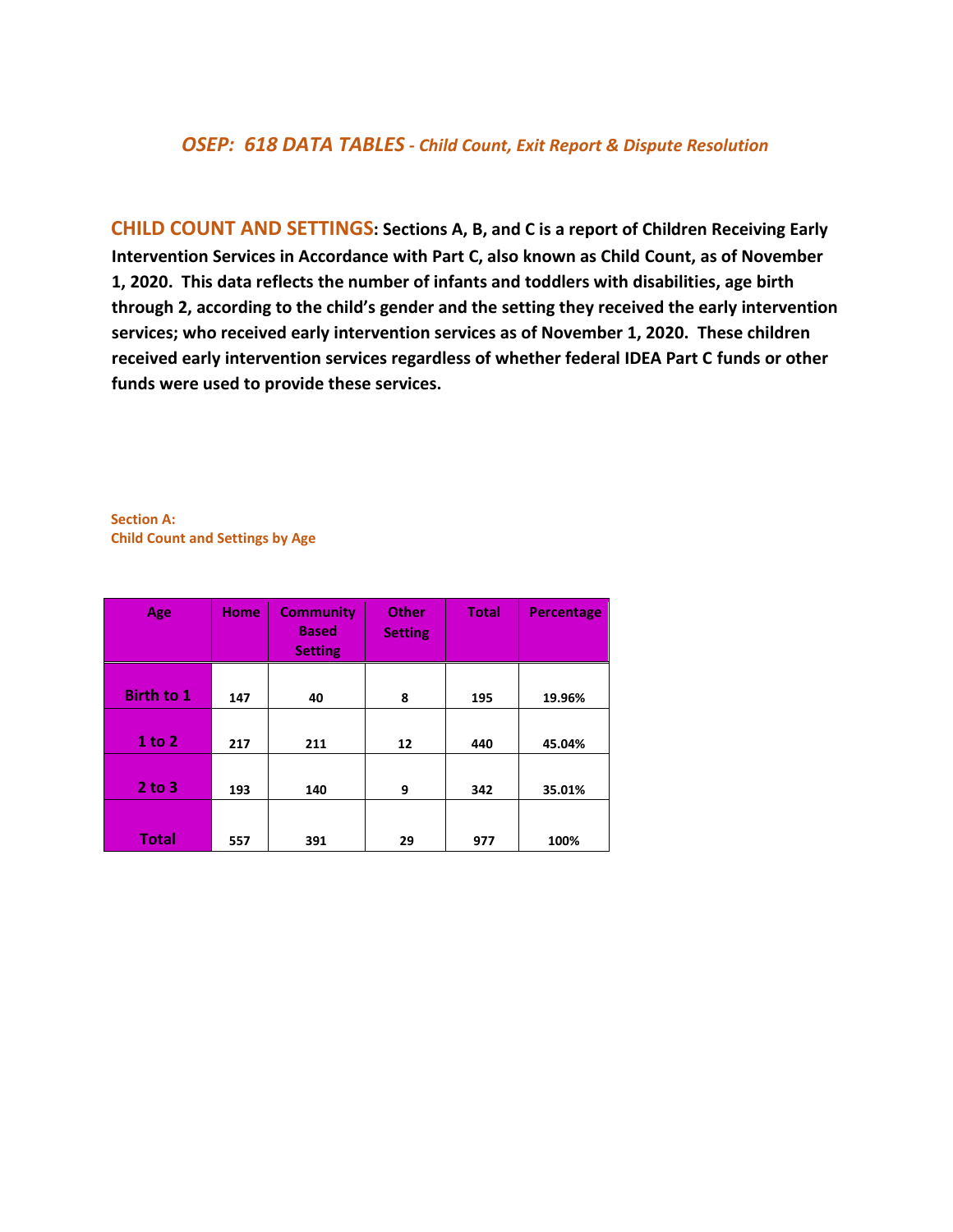## **Section B: Child Count and Setting by Race/Ethnicity**

| <b>Race/Ethnicity</b>   | <b>Home</b>    | <b>Community-</b><br><b>Based Setting</b> | <b>Other</b><br><b>Setting</b> | <b>Total</b>   | <b>Percentage</b> |
|-------------------------|----------------|-------------------------------------------|--------------------------------|----------------|-------------------|
| <b>Hispanic/Latino</b>  | 52             | 32                                        | 5                              | 89             | 9.11%             |
| <b>American</b>         |                |                                           |                                |                |                   |
| <b>Indian or</b>        |                |                                           |                                |                |                   |
| <b>Alaska Native</b>    | 1              | 1                                         | 0                              | $\overline{2}$ | .20%              |
| Asian                   | 9              | 3                                         | 0                              | 12             | 1.23%             |
| <b>Black or African</b> |                |                                           |                                |                |                   |
| <b>American</b>         | 116            | 74                                        | 0                              | 190            | 19.45%            |
| <b>Native</b>           |                |                                           |                                |                |                   |
| <b>Hawaiian or</b>      |                |                                           |                                |                |                   |
| <b>Other Pacific</b>    |                |                                           |                                |                |                   |
| <b>Islander</b>         | $\overline{2}$ | $\mathbf{1}$                              | 0                              | 3              | .31%              |
| <b>White</b>            | 354            | 251                                       | 24                             | 629            | 64.38%            |
| <b>Two or More</b>      |                |                                           |                                |                |                   |
| <b>Races</b>            | 23             | 29                                        | 0                              | 52             | 5.32%             |
| <b>Total (Birth</b>     |                |                                           |                                |                |                   |
| through 2)              | 557            | 391                                       | 29                             | 977            | 100%              |

## **Section C: Child Count by Gender**

| Gender                            | <b>Total</b> | <b>Percentage</b> |
|-----------------------------------|--------------|-------------------|
| Male                              | 616          | 63.05%            |
| <b>Female</b>                     | 361          | 36.95%            |
| <b>Total (Birth</b><br>through 2) | 977          | 100%              |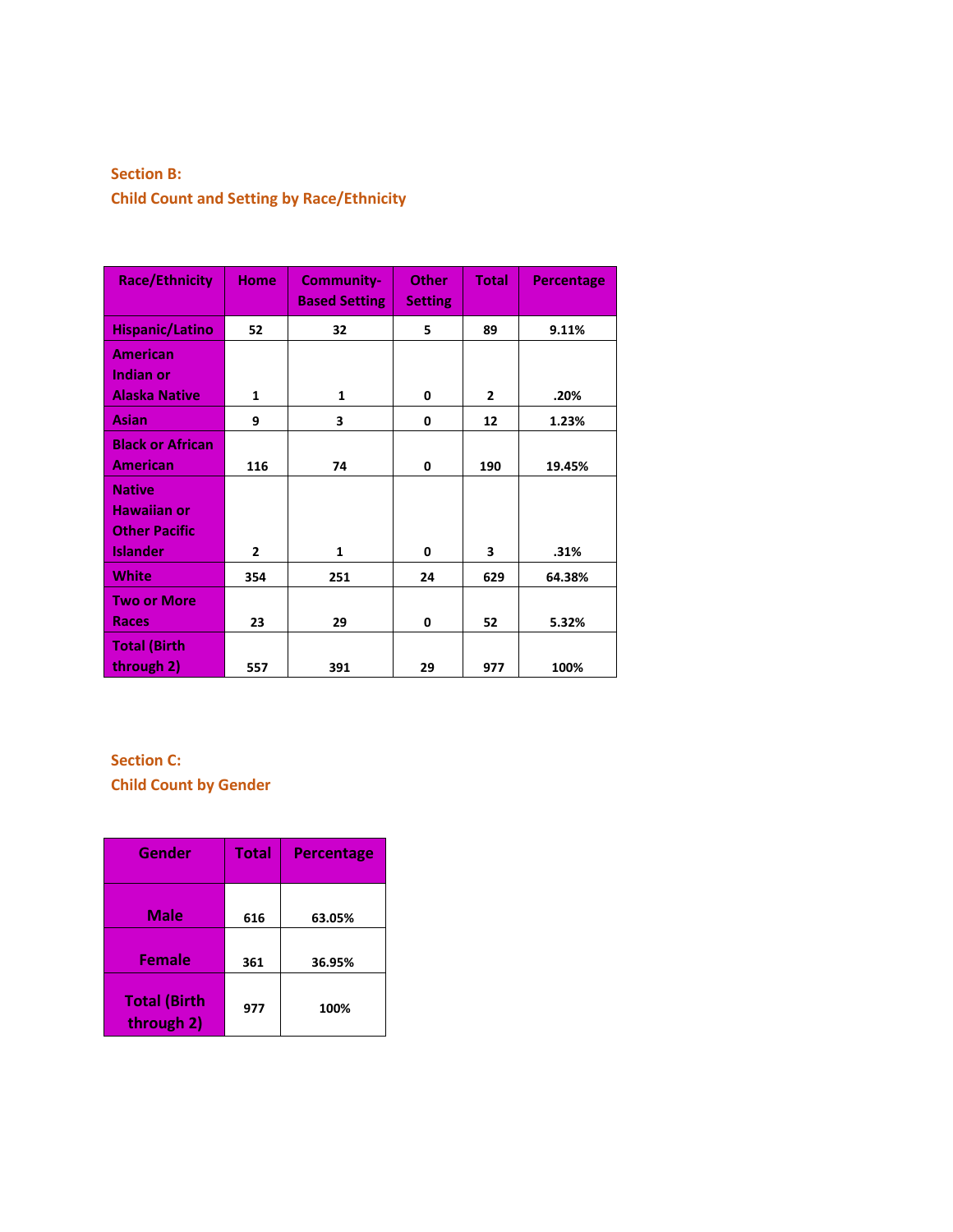**EXITING: The IDEA Part C Exiting Survey provides the U.S. Department of Education (ED) information on the counts of the following:** 

- **Section A** 
	- o **Reason for Exit by Race/Ethnicity**
	- o **Percent Exiting by Race/Ethnicity**
- **Section B** 
	- o **Reason for Exit by Gender**
	- o **Percent Exiting by Gender**

**The data collected, using this survey, is required by the Individuals with Disabilities Education Act (IDEA), Section 618. The data is used for monitoring the programs and activities under IDEA and reported in OSEP's Annual Report to Congress on the Implementation of IDEA.** 

**Table 3 is the report of Children who received Part C services, but who exited for various reasons during the State Fiscal Year (July 1, 2018 through June 30, 2019). These reports were submitted by means of EMAPS to the Office of Special Education Programs.**

### **Section A:**

### **Exiting Count by Race/Ethnicity**

| <b>Reason for Exit</b>                                                     | <b>Hispanic</b><br>/Latino | <b>American</b><br>Indian or<br><b>Alaska</b><br><b>Native</b> | <b>Asian</b>   | <b>Black or</b><br><b>African</b><br><b>American</b> | <b>Native</b><br><b>Hawaiian or</b><br><b>Other Pacific</b><br><b>Islander</b> | White | <b>Two or More</b><br><b>Races</b> | <b>Total</b> |
|----------------------------------------------------------------------------|----------------------------|----------------------------------------------------------------|----------------|------------------------------------------------------|--------------------------------------------------------------------------------|-------|------------------------------------|--------------|
| No longer eligible for<br><b>Part C prior to</b><br>reaching age three     | 18                         | $\mathbf{1}$                                                   | 3              | 28                                                   | $\mathbf 0$                                                                    | 143   | 8                                  | 201          |
| <b>Part B eligible exiting</b><br>Part C                                   | 32                         | $\mathbf 0$                                                    | 4              | 52                                                   | 4                                                                              | 218   | 17                                 | 327          |
| <b>Part B eligible</b><br>continuing in Part C                             | N/A                        | N/A                                                            | N/A            | N/A                                                  | N/A                                                                            | N/A   | N/A                                | N/A          |
| <b>Not eligible for Part B</b><br>exit with referrals to<br>other programs | 4                          | 0                                                              | $\mathbf 0$    | 24                                                   | 0                                                                              | 63    | 0                                  | 91           |
| <b>Not eligible for Part B</b><br>exit with no referrals                   | 4                          | $\mathbf{1}$                                                   | $\mathbf{1}$   | 11                                                   | $\mathbf 0$                                                                    | 21    | $\overline{2}$                     | 40           |
| <b>Part B eligibility not</b><br>determined                                | 17                         | 0                                                              | $\overline{2}$ | 44                                                   | $\overline{2}$                                                                 | 81    | 8                                  | 154          |
| <b>Deceased</b>                                                            | 0                          | 0                                                              | $\mathbf 0$    | $\mathbf{1}$                                         | 0                                                                              | 3     | 0                                  | 4            |
| <b>Moved out of State</b>                                                  | $\overline{\mathbf{3}}$    | $\mathbf 0$                                                    | $\overline{2}$ | 5                                                    | $\mathbf 0$                                                                    | 25    | 3                                  | 38           |
| <b>Withdrawal by</b><br><b>Parent or Guardian</b>                          | 31                         | 3                                                              | 4              | 57                                                   | $\mathbf{1}$                                                                   | 166   | 13                                 | 275          |
| <b>Attempts to contact</b><br>unsuccessful                                 | 9                          | $\mathbf 0$                                                    | $\mathbf 0$    | 20                                                   | 0                                                                              | 43    | 10                                 | 82           |
| <b>Total Number of</b><br>infants and toddlers<br>exiting                  | 118                        | 5                                                              | 16             | 242                                                  | $\overline{\phantom{a}}$                                                       | 763   | 61                                 | 1212         |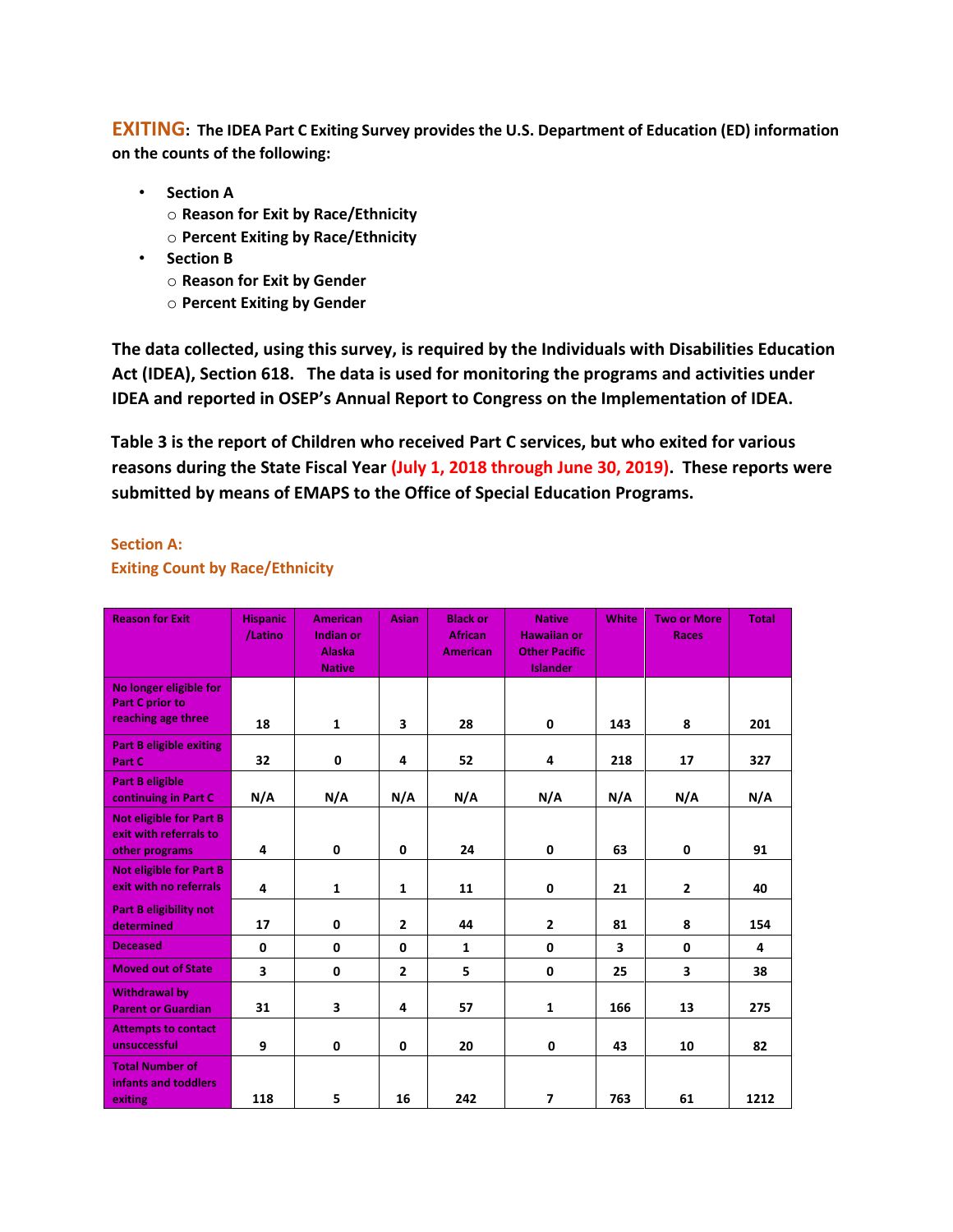# **Section B: Exiting Count by Gender**

| <b>Reason for Exit</b>                                                     | <b>Male</b> | <b>Female</b> | <b>Total</b> |
|----------------------------------------------------------------------------|-------------|---------------|--------------|
| No longer eligible for<br><b>Part C prior to</b><br>reaching age three     |             |               |              |
|                                                                            | 109         | 92            | 201          |
| <b>Part B eligible exiting</b><br>Part C                                   |             |               |              |
|                                                                            | 214         | 113           | 327          |
| <b>Part B eligible</b><br>continuing in Part C                             |             |               |              |
|                                                                            | N/A         | N/A           | N/A          |
| <b>Not eligible for Part B</b><br>exit with referrals to<br>other programs | 52          | 39            | 91           |
| <b>Not eligible for Part B</b>                                             |             |               |              |
| exit with no referrals                                                     | 24          | 16            | 40           |
| <b>Part B eligibility not</b><br>determined                                | 101         | 53            | 154          |
| <b>Deceased</b>                                                            | 1           | 3             | 4            |
| <b>Moved out of state</b>                                                  | 24          | 14            | 38           |
| <b>Withdrawal by</b><br><b>Parent or Guardian</b>                          | 171         | 104           | 275          |
| <b>Attempts to contact</b><br>unsuccessful                                 | 51          | 31            | 82           |
| <b>Total number of</b><br>infants and toddlers<br>exiting                  | 747         | 465           | 1212         |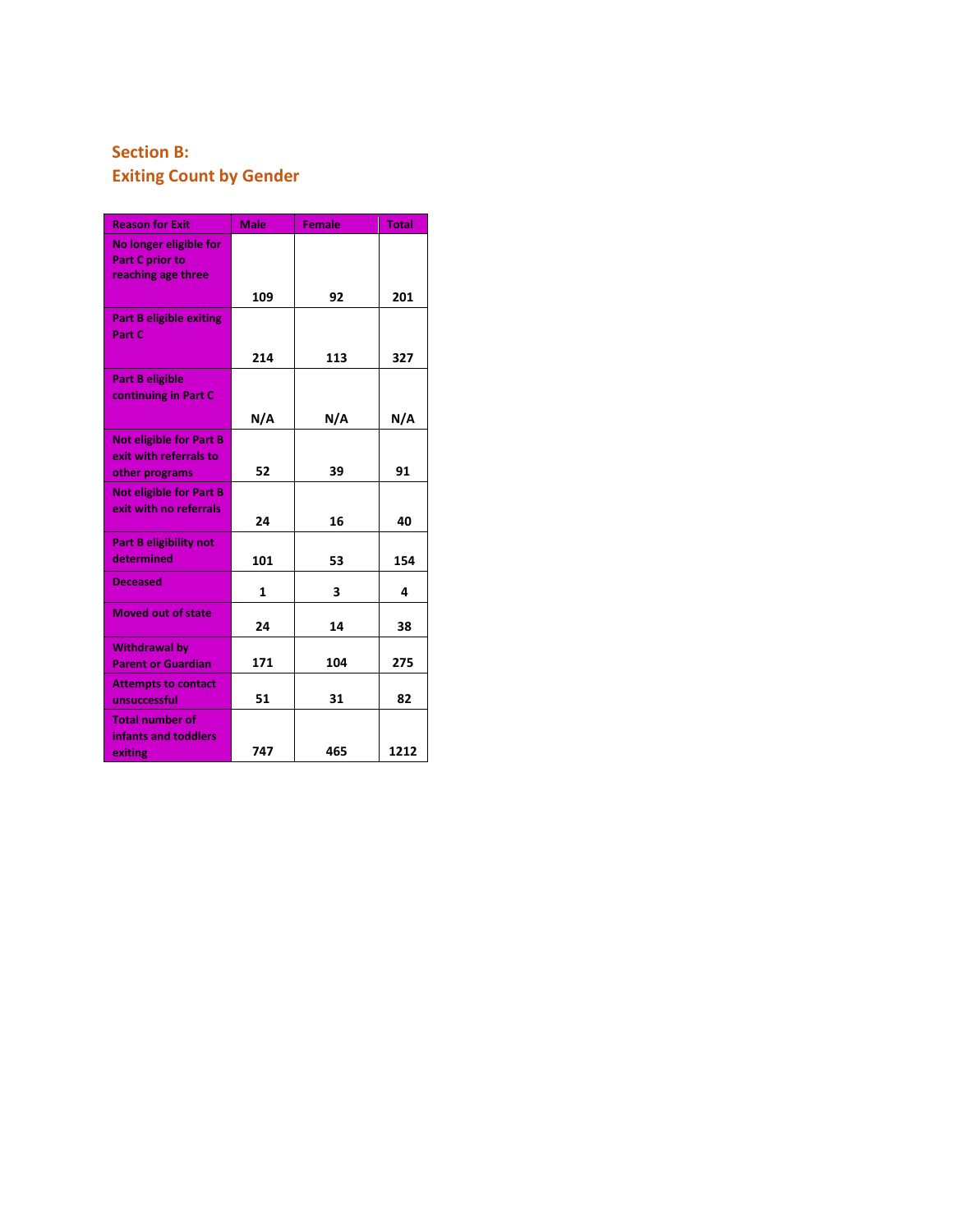**DISPUTE RESOLUTION: This survey has been developed to collect data under Section 618 of IDEA, Part C of the Individuals with Disabilities Education Act (IDEA). This information is entered by the IDEA Part C Data Managers. The survey provides information on the following and is organized to provide the counts for the number of occurrences in the following sections:** 

- **Written, signed complaints which are defined as a signed, written document submitted to a lead agency by an individual or organization (complainant) that alleges a violation of a requirement of Part C of IDEA of 34 CFR Part 303, including cases in which some required content is absent from the document.**
- **Mediation requests which are defined as a request by a party to a dispute involving any matter under Part C of IDEA for the parties to meet with a qualified and impartial mediator to resolve the dispute(s).**
- **Due process complaints which are defined as a filing by a parent or early intervention service provider or lead agency to initiate an impartial due process hearing on matters relating to the identification, evaluation, or placement of an infant or toddler with a disability (IDEA), or to the provision of appropriate early intervention services to the child.**

### **Section A: Written, Signed Complaints**

| (1) Total number of written signed<br>complaints filed | Ω |
|--------------------------------------------------------|---|
| (1.1) Complaints with report<br>issued                 | ŋ |
| (1.1)(a) Reports with findings of<br>noncompliance     | n |
| (1.1)(b) Reports within timelines                      |   |
| (1.1)(c) Reports within extended<br>timelines          | ŋ |
| (1.2) Complaints pending.                              |   |
| (1.2) (a) Complaints pending a due<br>process hearing  |   |
| (1.3) Complaints withdrawn or<br>dismissed             |   |